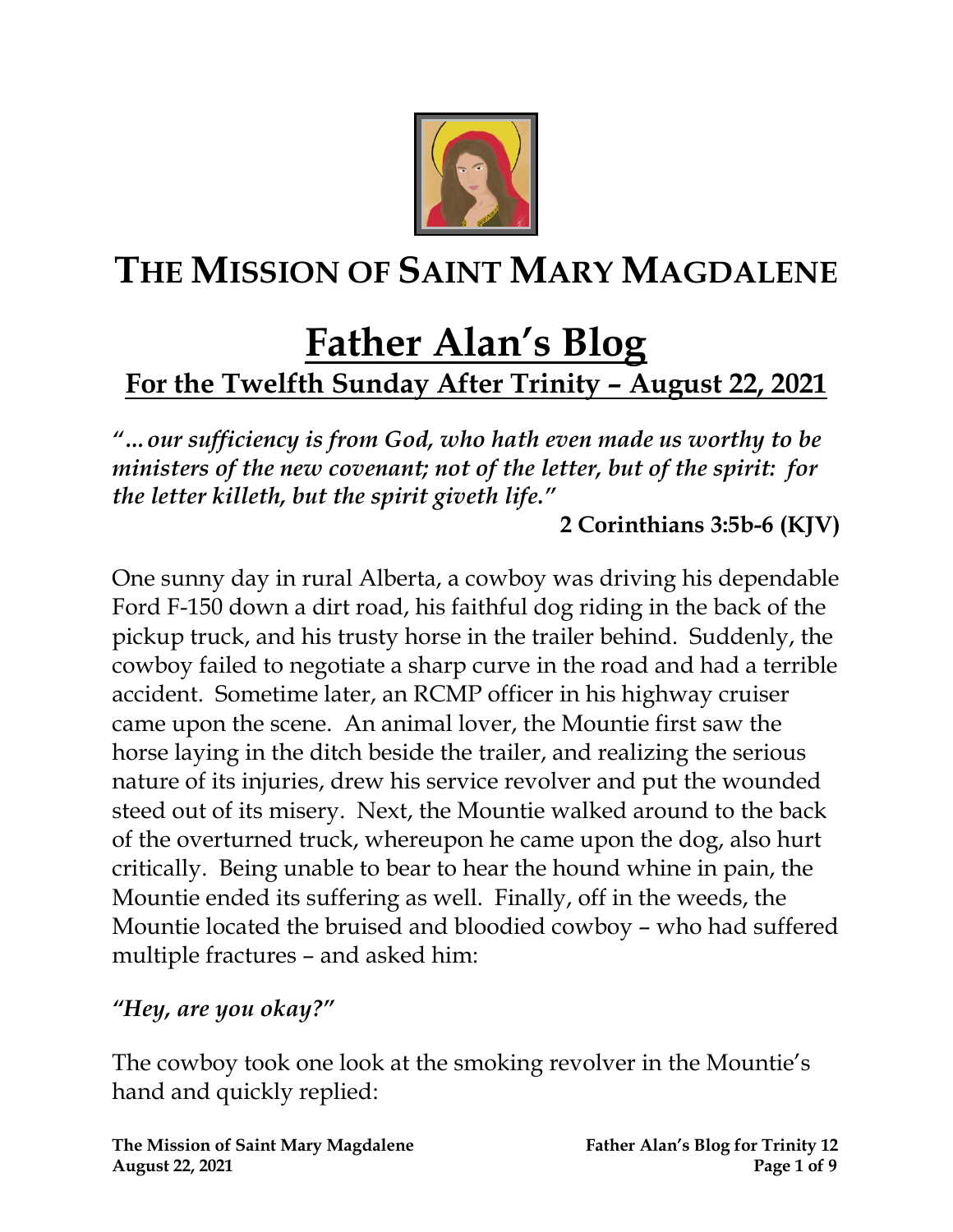#### *"Never felt better!"*

A good friend of mine once told me about his favourite verse of Holy Scripture which he called "The Epitaph Verse", explaining:

#### *"It's only a dozen words in length, but it offers the best explanation as to why ventures, initiatives, or organizations fail wither and die."*

One encounters this verse by reading about the huge riot that took place in the city of Ephesus (in Acts 19:21-41).



Now, Ephesus was the most populous and important city in western Asia Minor (in what is now modern-day Turkey). Because it was located on the most direct sea and land route to the eastern provinces of the Roman Empire, in addition to boasting an inland harbour connected (via the Cayster River) with the Aegean Sea a mere three miles away, Ephesus became the commercial centre of the Roman province of Asia, ranking with Rome, Corinth, and Alexandria as one of the foremost urban centres of the Empire. Moreover, since it was located at the intersection of major trade routes, Ephesus grew to be extremely prosperous and showcased many impressive civic monuments, including, most prominently, the "Temple of Artemis", one of the "Seven Wonders of the Ancient World".

The Temple of Artemis – at 377 feet long and 180 feet wide, boasting 127 white marble columns, each 62 feet high and less than four feet apart – consequently became better known as the "Glory of Ephesus". What's more, "Artemis of the Ephesians" (being the supreme Greek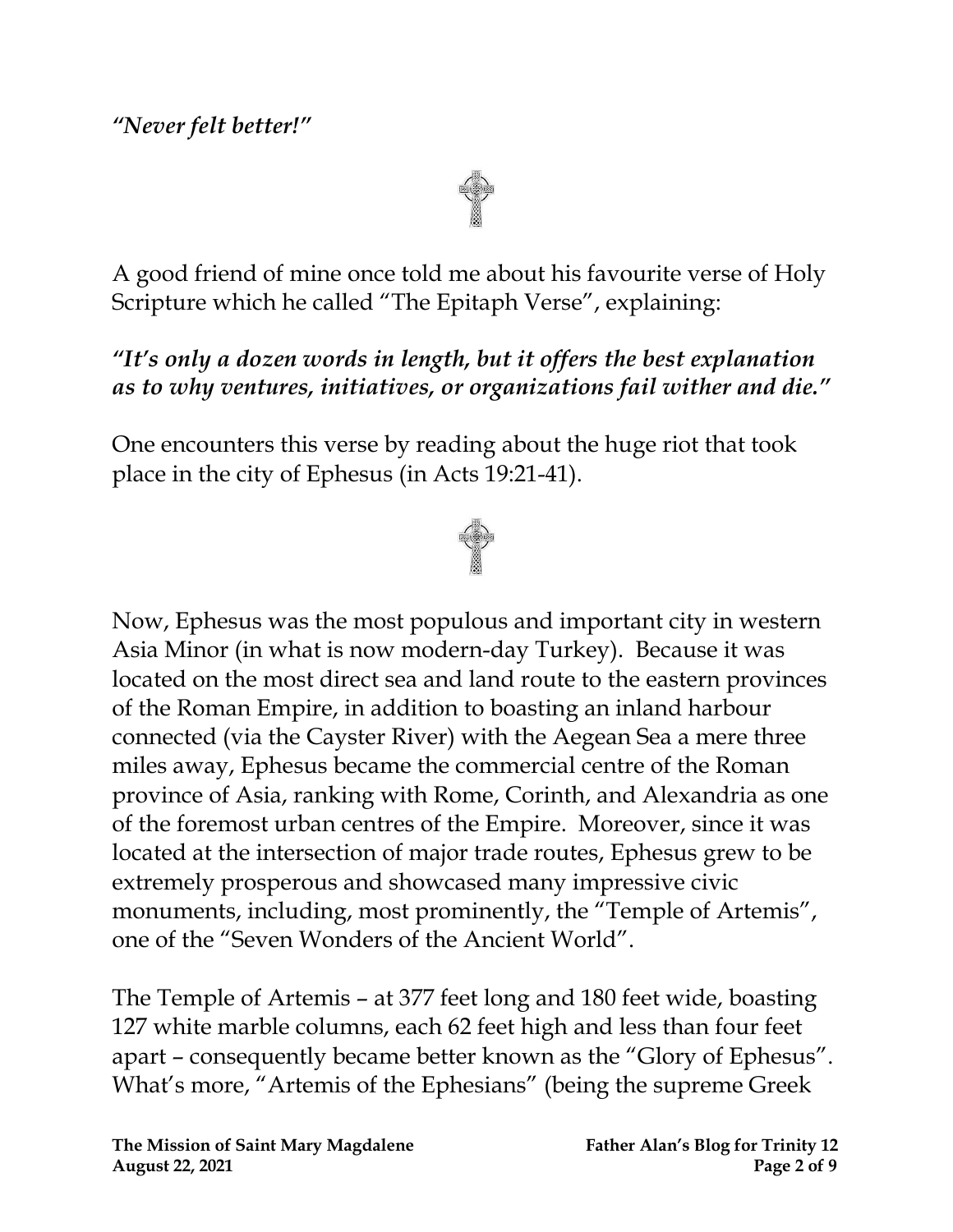goddess of fertility) was most commonly referred to as the "Great Mother Goddess". Accordingly, she was served in her "glorious temple" by no less than 1,000 prostitute priestesses. Furthermore, because the Temple of Artemis was one of the "Seven Wonders of the Ancient World", people came from far and wide just to see (and tour) it. Not surprisingly, then, the purchase of souvenir silver shrines and images of Artemis by these "tourists" represented an extremely lucrative business for the local artisans.

However, St. Paul made Ephesus a centre for evangelism for about three and a half years from 53 to 56 AD. As soon as he arrived in Ephesus St. Paul began to preach the Gospel, first in the local Jewish synagogues and then everywhere else all over the city, winning many followers for Jesus Christ in the process. Yet, during his three and a half years in Ephesus, St. Paul had to struggle constantly, not only with disgruntled Jews and common pagans, but also with magicians and soothsayers and, even, city and state officials. Nevertheless, in a surprisingly short time, Ephesus came to be (after Jerusalem and Antioch) the third most important city in all of Christendom, with the Church of Ephesus established by St. Paul becoming the head of the seven Christian Churches in western Asia Minor.

Even so, as the new religion of Christianity rapidly gained popularity in Ephesus, one silversmith named Demetrius – along with the other artisans who had grown accustomed to making their lucrative livings by fashioning and selling silver shrines and statues of Mother Goddess Artemis – became increasingly "distressed", precisely because St. Paul persistently (and particularly) preached against idolatry and sexual immorality, which put him in direct conflict with not only these local craftsmen, but also with the 1,000 temple prostitutes, as they all stood to lose their rather "cushy lifestyles". And so, as St. Luke writes (Acts 19:28-29), Demetrius the silversmith and his colleagues finally reached their breaking point and marched through the city streets shouting: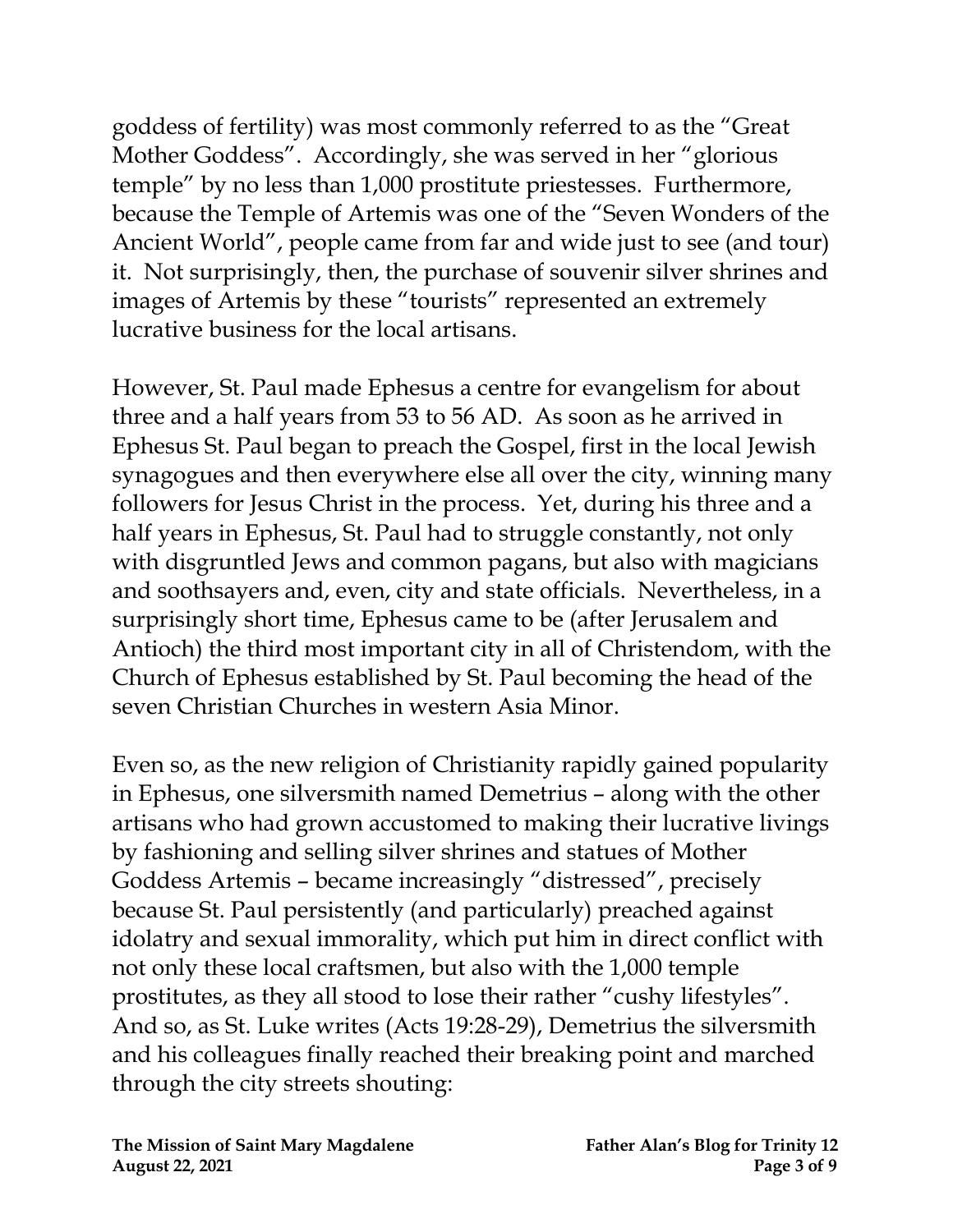#### *"Great is Artemis of the Ephesians!"*

Eventually, with 25,000 of their closest friends now swelling their ranks, they arrived at the theatre in Ephesus – where a huge riot ensued: **a riot that was ultimately doomed to fail**.



So, other than between the covers of the occasional ancient civilizations textbook, I wonder whether many people today have ever heard about the "Temple of Artemis", the so-called "Glory of Ephesus", one of the "Seven Wonders of the Ancient World" – or, even, about "Artemis of the Ephesians" herself?I'm willing to bet that the answer to both questions is:

### *"Not too many and not too often."*

And I think I know why. I believe it has something to do with:

- **My friend's favourite verse of Holy Scripture.**
- **The one I mentioned a few minutes ago.**
- **The explanation behind all of history's failures.**
- **"The Epitaph Verse" – Acts 19:32, which reads:**

# *"Most of the people did not even know why they were there."*

You see, when it came right down to it, the common pagans in Ephesus (along with all the craftsmen, silversmiths, magicians, soothsayers, and city and state officials) did not know what they were about as casual followers of the cult of "Artemis of the Ephesians". And because they hadn't been taught about the cult's **relevance** for everyday life, they were unable to pass it along to others – specifically to the next generation of believers. Consequently, no "new blood"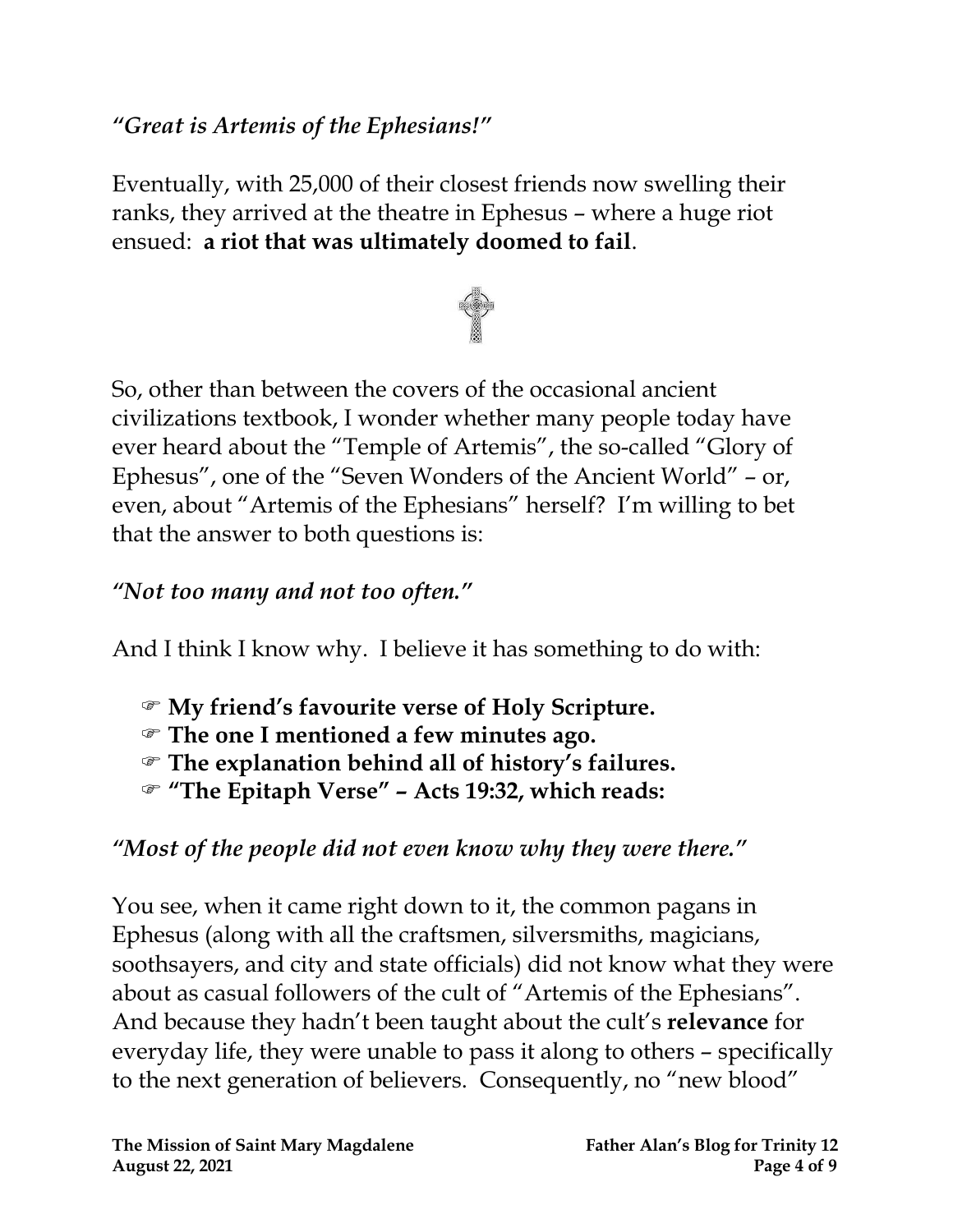was attracted to sustain Artemis' cult. And so, as one-by-one the cult's followers passed away, their institution (that is, their religion) eventually died along with them. Similarly, the Temple of Artemis itself – once the "Glory of Ephesus" and one of the "Seven Wonders of the Ancient World" – gradually fell into disuse and disrepair and was destroyed completely by flood, arson, and looting for the third (and final) time in 402 AD.

And all because:

*"Most of the people did not even know why they were there"*



In today's Gospel Lesson from St. Mark 7:31-37, we find Jesus on His way to Galilee from the Mediterranean coast, having left Tyre and passing through Sidon, where a deaf man who is virtually mute is brought before Him. First, Jesus removes the man from the crowd's prying eyes and indicates through gestures what He is about to do. Next, Jesus puts His fingers into the man's ears and then He spits and touches the man's tongue. Finally, Jesus looks up into heaven and **with a deep sigh** says (in verse 34a):

# *"Ephphatha!"*

An Aramaic word, which we are told in verse 34b means:

#### *"Be opened!"*

Immediately the man's tongue is loosened, and he begins to speak plainly, whereupon all the people who get wind of this miracle say in verse 37: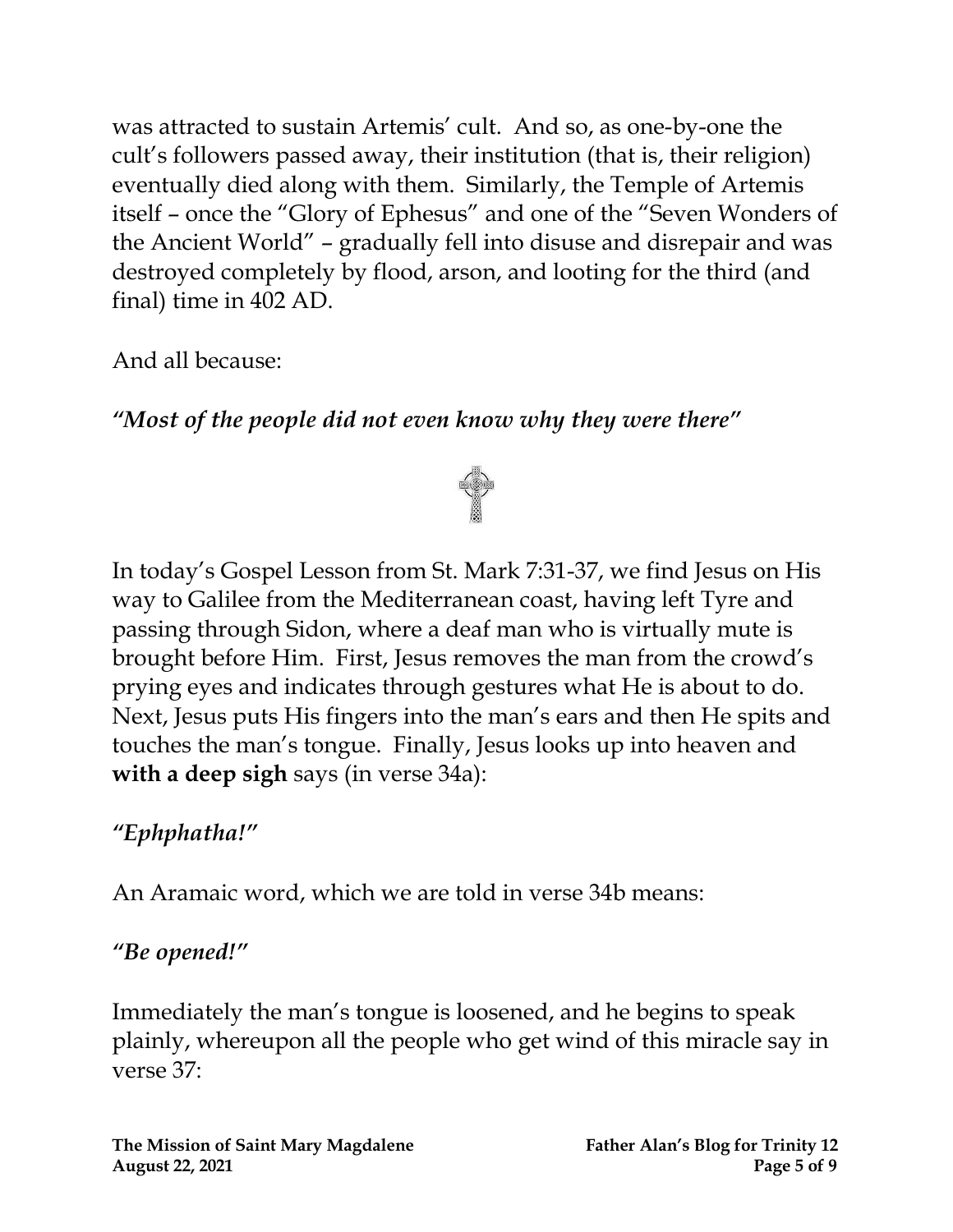*"He (Jesus) has done everything well; he even makes the deaf hear and the mute speak."*



As I reread this passage this past week, I couldn't help but see how the man brought to Jesus was a dead ringer for today's "One, Holy, Catholic, and Apostolic Church", the "Body of Christ" – not only around the world in general but here in Canada in particular. Because I believe emphatically that the Canadian chapter of Christ's flock has been **deaf** for a very long time. For not only has it ceased to listen to the needs and supplications of an increasingly hurting and desperate world, but it has effectively stopped listening to the guiding voice of its Shepherd as heard through:

- **regular worship; or**
- **daily prayer; or**
- **daily reading and studying of Holy Scripture; or**
- **the all-too-few brave and faithful voices in His flock who, like St. Paul in Ephesus, soldier on in the face of growing and ever more violent opposition.**

The Body of Christ in Canada has also been virtually **mute**, as it alltoo-often lacks the courage and moral fortitude to condemn, frankly and vociferously, all recent practices which threaten the very fabric of our society (as well as the sanctity of humanity and the family itself) such as:

- **abortion; or**
- **physician-assisted suicide; or**
- **the church's blessing of same-sex marriages**,

And to teach – unflinchingly - the whys and the wherefores of:

*"…walking from henceforth in (God's) Holy Ways…"*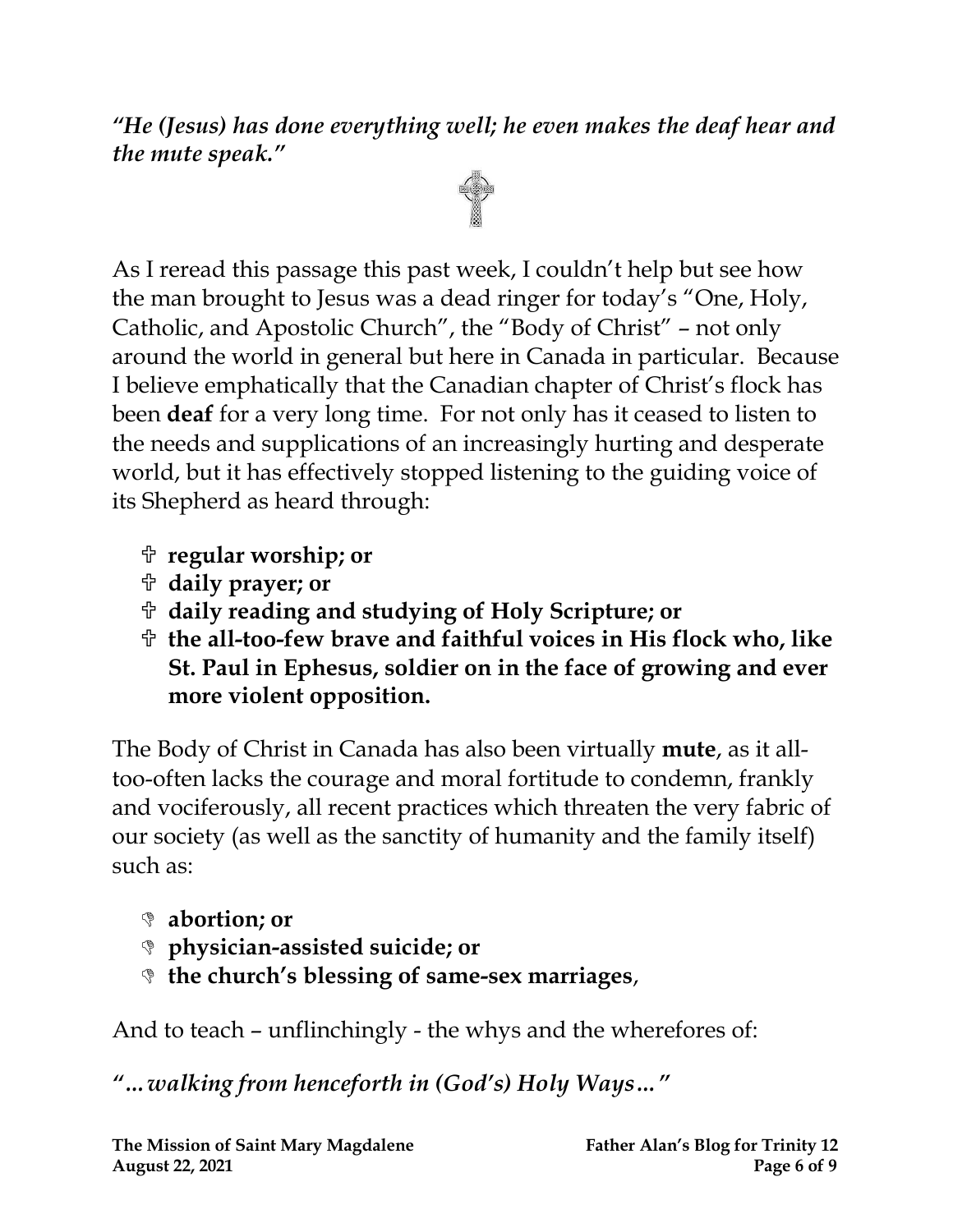(as so boldly stated in the "Invitation to Confession" on page 76 of the Canadian Book of Common Prayer)*.*

And, as a result, **our society is no longer Christian**. Long gone are the "heydays" of the 1950s and 1960s, where churches were relevant and were filled to capacity every Sunday morning. Instead, we now find ourselves living in a post-Christian world of moral decay, selfcentredness, and indifference.

Likewise:

# *"…the whole state of Christ's Church Militant here in Earth…"*

(as the Canadian Prayer Book designates it in the "Introduction to The Intercession" on page 75) in general, and in Canada in particular, is rapidly headed in the same direction, precisely because today's Church (like the man in today's Gospel Lesson) is both deaf and mute.

Thus, the Church urgently needs to return to Jesus Christ as:

# **"Lord and Saviour" – to beg for** *forgiveness***.**

As well as to approach Him – **immediately** – as:

**"The Great Physician" – to plead for** *healing***, and:**

**"The Light of the World" – to seek** *Divine guidance***.**

St. Paul, after having survived his ordeals in Ephesus, said it best for those who are content to "go through the motions" with their faith - in other words:

- **For those who spend little (or no) time in daily prayer;**
- **For those who spend little (or no) time in reading – let alone studying – their Bibles; and**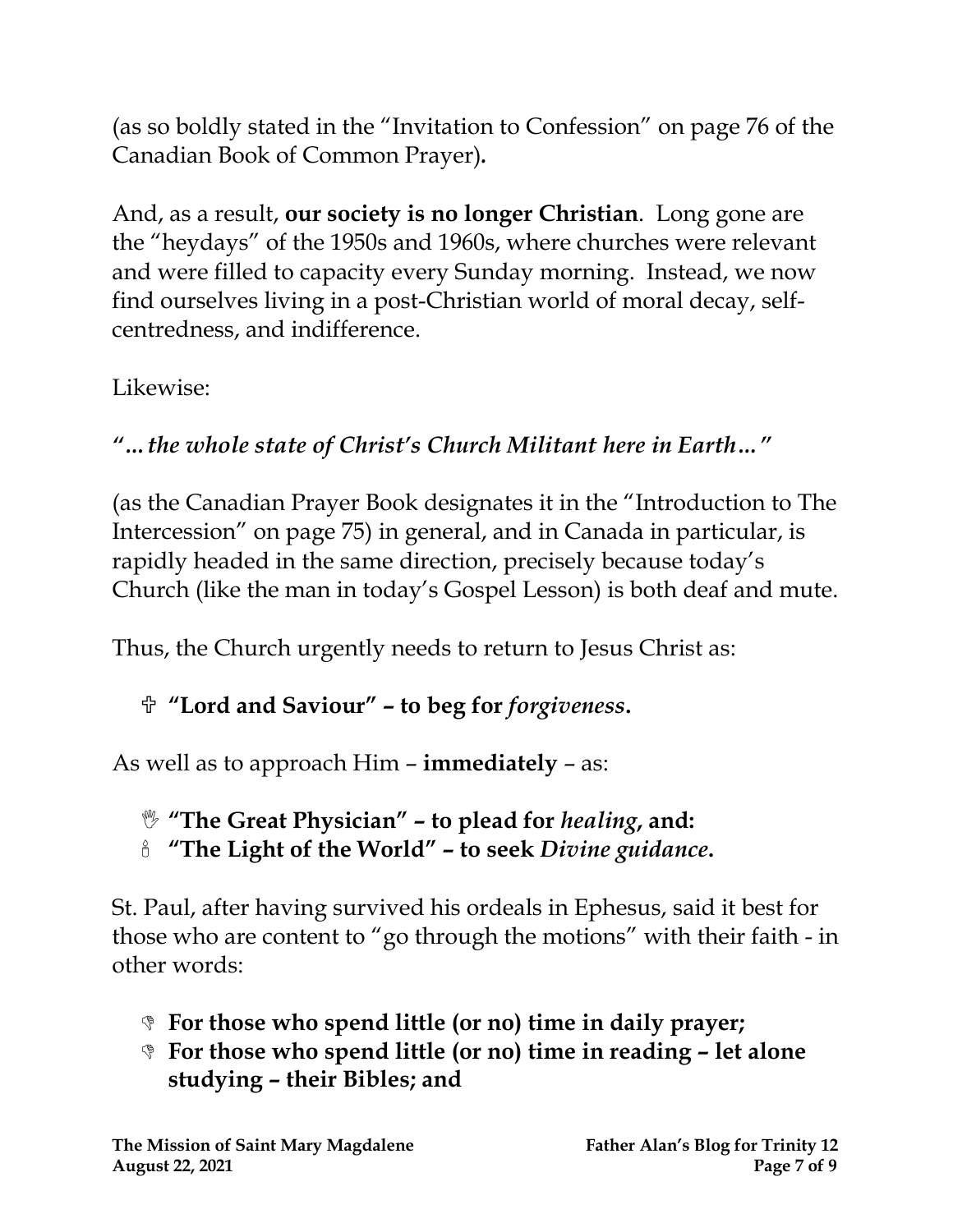**For those who attend worship services perhaps once every month or so for maybe an hour and think that's "sufficient" or "good enough" ,**

when he affirmed in verses 5b-6, as part of today's Epistle Lesson from 2 Corinthians 3:4-9:

*"…our sufficiency is from God, who hath even made us worthy to be ministers of the new covenant; not of the letter, but of the spirit: for the letter killeth, but the spirit giveth life."*



So, mark this down:

- **If we are content to live out our Divine callings** *by the "LETTER"* **(that is, by doing the least bit possible where matters of faith are concerned and, in so doing, never allowing our hearts and our minds to be touched by Almighty God's sufficiency and His life-giving Word and Spirit), then the Church in Canada – this corner of Christ's vineyard –** *will die***;**
- **If we do not listen for the voice of "The Good Shepherd" in our own lives and, as "worthy ministers of the new covenant", eagerly and earnestly share what Jesus has to say with others, then the Canadian Church – this share of Christ's flock –** *will cease to exist***; and**
- **If we are content to be like the pagan craftsmen, silversmiths, magicians, soothsayers, and city and state officials in Ephesus (in that most Christians in Canada "do not even know why they are here"), then, as with the Temple of Artemis, the Canadian component of Christ's Body will continue to fall into disuse and disrepair and** *will, likewise, perish***.**